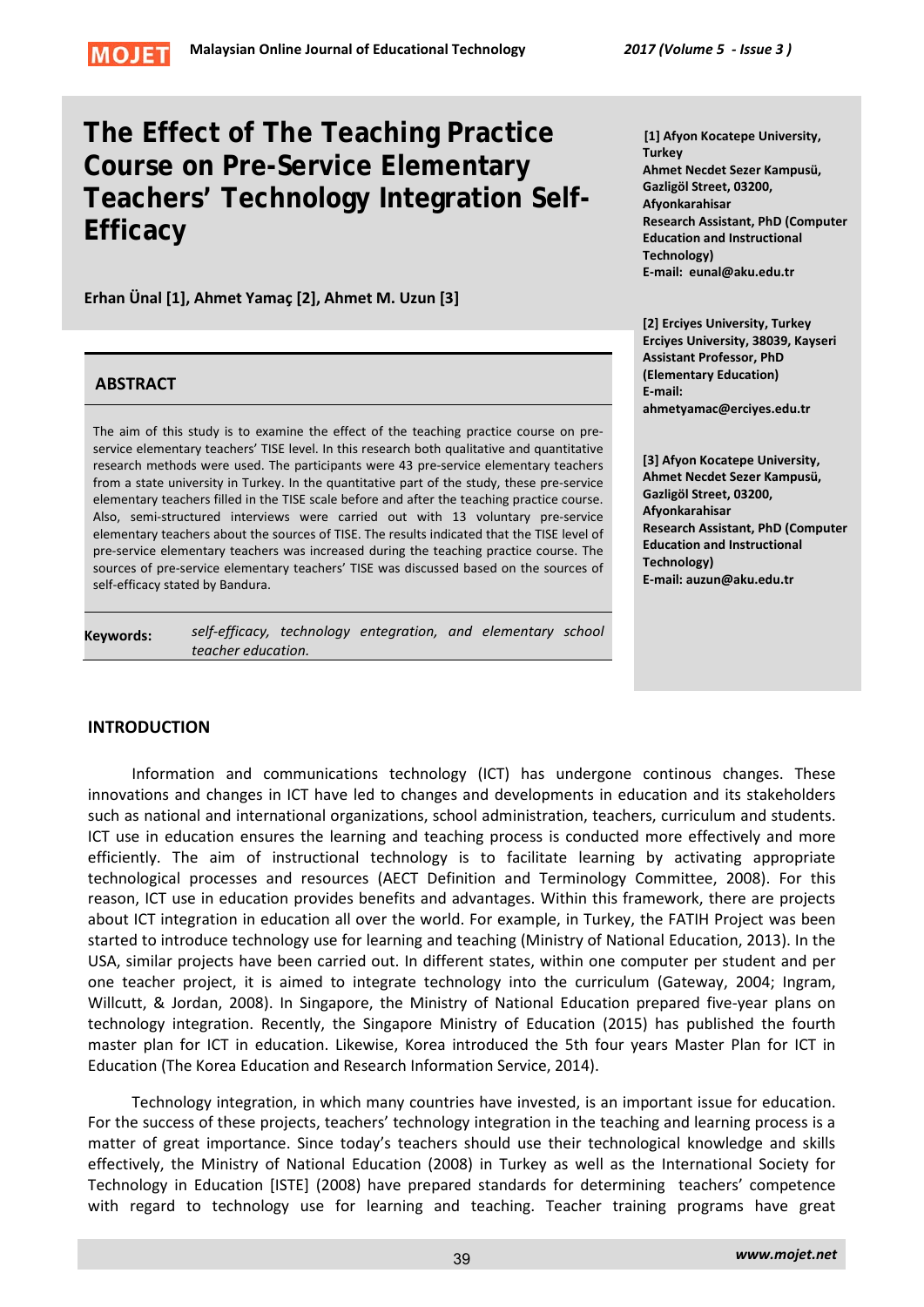

responsibilities to equip teachers with this competence; indeed, the success of technology integration is directly related to the quality of teachers. Teacher training programs should train pre-service teachers on the use of technological tools and skills and knowledge about technology integration into education (Gulbahar, 2008). The teacher training programs should provide opportunity for realizing the potential of available technologies and their use in education (Choy, Wong & Gao, 2009).

Pre-service teachers' views about technology integration affect their future use of technology. In this way Ertmer (1999) and Hew and Brush (2007) consider that teachers' knowledge, skills, thought, attitude and self-efficacy of technology integration were barriers toward technology integration. Therefore preservice teachers' instructional beliefs and self-efficacy influence their instructional decisions and classroom practices (Pajares, 1997).

# **Technology Integration**

Different definitions of technology integration exist in the literature. Hew and Brush (2007) defined technology integration as using computers, laptops, personal digital assistants (PDAs), software and Internet for instructional purposes at schools. Technology is a tool to facilitate learning. Therefore technology integration is related to technology use in the teaching and learning process (Perkmen, 2008). Reigeluth (2003) explained technology integration as using technology to enhance the quality of the teaching and learning process. According to these definitions, technology integration is seen as using technology to enhance the quality of instruction in classrooms. Therefore the learning and teaching process will be more effective and more efficient.

# **Self-Efficacy and Technology Integration Self-Efficacy**

Bandura theorized self-efficacy and defined perceived self-efficacy as "people's beliefs about their capabilities to produce designated levels of performance that exercise influence over events that affect their lives." (Bandura, 1994, p. 71). Self-efficacy beliefs have an impact on people's behaviors, because people who have a high self-efficacy belief tend to select challenging tasks, engage in tasks and persist in them (Pajares, 1997). Bandura (1977) stated that perceived self-efficacy is related to the emergence of behaviors and is important for developing new behaviors. Self-efficacy affects the selection of activities, persistence on difficulties, effort and perfomance.

Bandura's self-efficacy theory provides four sources of self-efficacy, mastery experiences, vicarious experiences, social persuasion and physiological and emotional states. These sources are appropriate ways of increasing a person's self-efficacy. Mastery experiences are the most effective way to promote selfefficacy because successful performance has a positive effect on a person's self-efficacy belief; in contrast, performance failures have a negative effect on self-efficacy belief. Another source of self-efficacy, "vicarious experiences", is explained as people observing other people's behaviors, and judging the successful and unsuccessful performances and evaluating these performances. After that people develop beliefs how to achieve a similar performance. "Social persuasion" is another source of self-efficacy. From people's friends, families and collagues encouragement about their successes or failures in terms of performances affects their self-efficacy. The last source of self-efficacy is "physiological and emotional states". People's mood, stress, anxiety may affect a person's beliefs about judgements of related performance. Positive feelings about performance increase people's self-efficacy; in contrast, negative feelings decrease a person's self-efficacy (Bandura, 1994).

On the other hand, in the literature different forms of self-efficacy are discussed. One of them is teacher self-efficacy. Ashton (1984) described teaching self-efficacy as "the extent to which teachers believe that they have the capacity to affect student performance" (p. 28). Teaching self-efficacy was described as teachers' belief in their ability to change students' performance. Therefore teacher education programs should develop pre-service teachers' teaching efficacy. In other words, a teacher education program should develop relationships between teacher efficacy beliefs and teacher behavior (Ashton, 1984).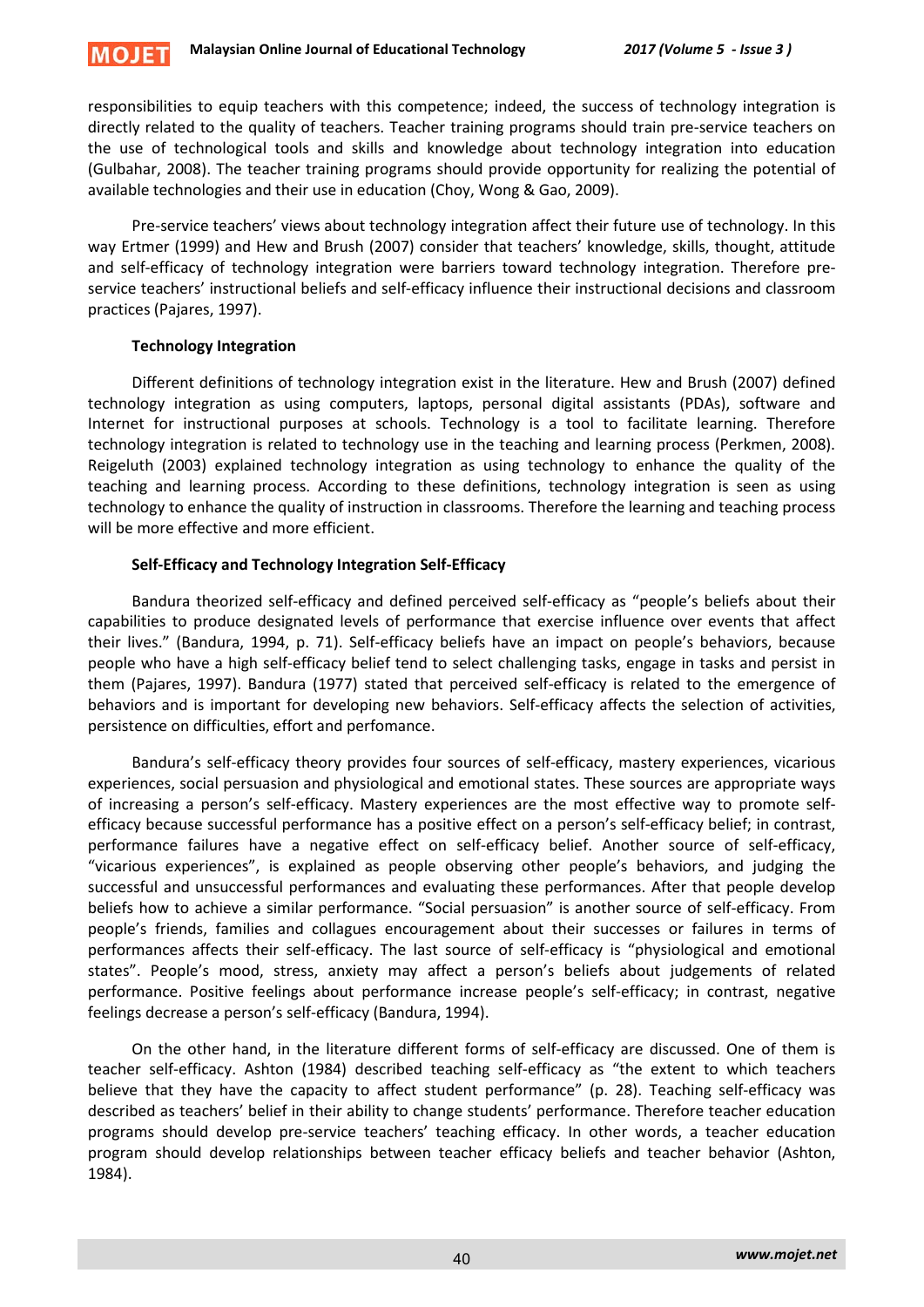The other form of self-efficacy is technology integration self-efficacy ([TISE]). According to the literature, teachers' use of technology in education has been affected by different variables. One of these varibles is teacher beliefs (Albion, 1999). Pajares (1992) reported a relationship between pre-service teachers educational beliefs and plans and instructional decision and practices. Consequently, teachers beliefs about the capacity of technology use in education demonsrate their instructional activities (Teo, Chai, Hung, & Lee, 2008). Teacher beliefs about technology use in education can be described as TISE. In another definition, TISE is perceived as the confidence of teachers and pre-service teachers while integrating technology in education (Nathan, 2009).

#### **Teacher Training Programs**

In Turkey the teacher training program is developed by the Higher Education Institution. While developing this program, entrance to the profession, general culture, subject matter teaching and pedagogical formation are taken into consideration, according to the law numbered 1739 issued by the Ministry of National Education. Teacher training programs contain lessons about subject area, general culture and the profession of teaching.

In general there are similar courses for the teaching profession. One of them is the teaching practice course. This course is aimed at providing pre-service teachers with experience on the teaching profession by implementing what they have learned from courses such as general culture, subject area and the profession of teaching (MoNE, 1999). From this course, pre-service teachers gain experience from primary schools, secondary schools or high schools.

All teaching training programs include the teaching practice course. Therefore, in the primary school teaching program it is carried out in the 7th and 8th semesters. This course lasts 8 hours per week in practicing primary schools under a practicing teacher and university advisor supervision. The goal of this course is for pre-service teachers to gain experience about the culture of the school, examine the educational environment, observe the teachers, study with student groups and individuals, participate in the other activities and internalize the teaching profession. By the end of this course, pre-service teachers learn about the curriculum, course books, student files, measurement and assessment. Consequently, preservice teachers have the chance to practice theoretical knowledge in real life via practicing schools.

The teaching practice course affects pre-service teachers' beliefs (Al-Awidi & Alghazo, 2012), because pre-service teachers prepare lesson plans and materials before presenting a lesson; they solve any problems occurring in the class during the teaching practice. In this regard pre-service teachers' TISE level could be developed during this process, because Bandura (1994) reported that the sources of self-efficacy are mastery experiences, vicarious experiences, verbal persuasion and physiological and emotional states. Therefore, in this practice process the experiences gained by pre-service teachers such as presenting a lesson (mastery experiences), observing university advisors, instructors, practicing teachers, friends (vicarous experiences), encouragement and support of university advisors, instructors, practicing teachers, friends (verbal persuasion), feelings and thoughts (physiological and emotional states) will affect their TISE level (Al-Awidi & Alghazo, 2012; Albion, 1999; Bandura, 1994).

#### **Research on Technology Integration**

A variety of studies related to technology integration abound in the literature. One of the research areas related to technology integration is research on technology integration barriers. These studies on technology integration barriers include: access to hardware, lack of technical support and administration support, (Çakır & Yıldırım, 2009; Inan & Lowther, 2010; Wachira & Keengwe, 2011; Yıldırım, 2007); teachers' skills and beliefs about technology (İnan & Lowther, 2010); lack of technological leadership and support (Strudler & Wetzel, 1999; Yıldırım, 2007); barriers related to social, environmental, personal and curriculum matters (ChanLin, Hong, Horng, Chang & Chu, 2006); inadequate technological tools and insufficient training about technology integration (Koçak-Usluel, Kuşkaya-Mumcu & Demirarslan, 2007; Yıldırım, 2007), and insufficient collaboration between teachers (Yıldırım, 2007).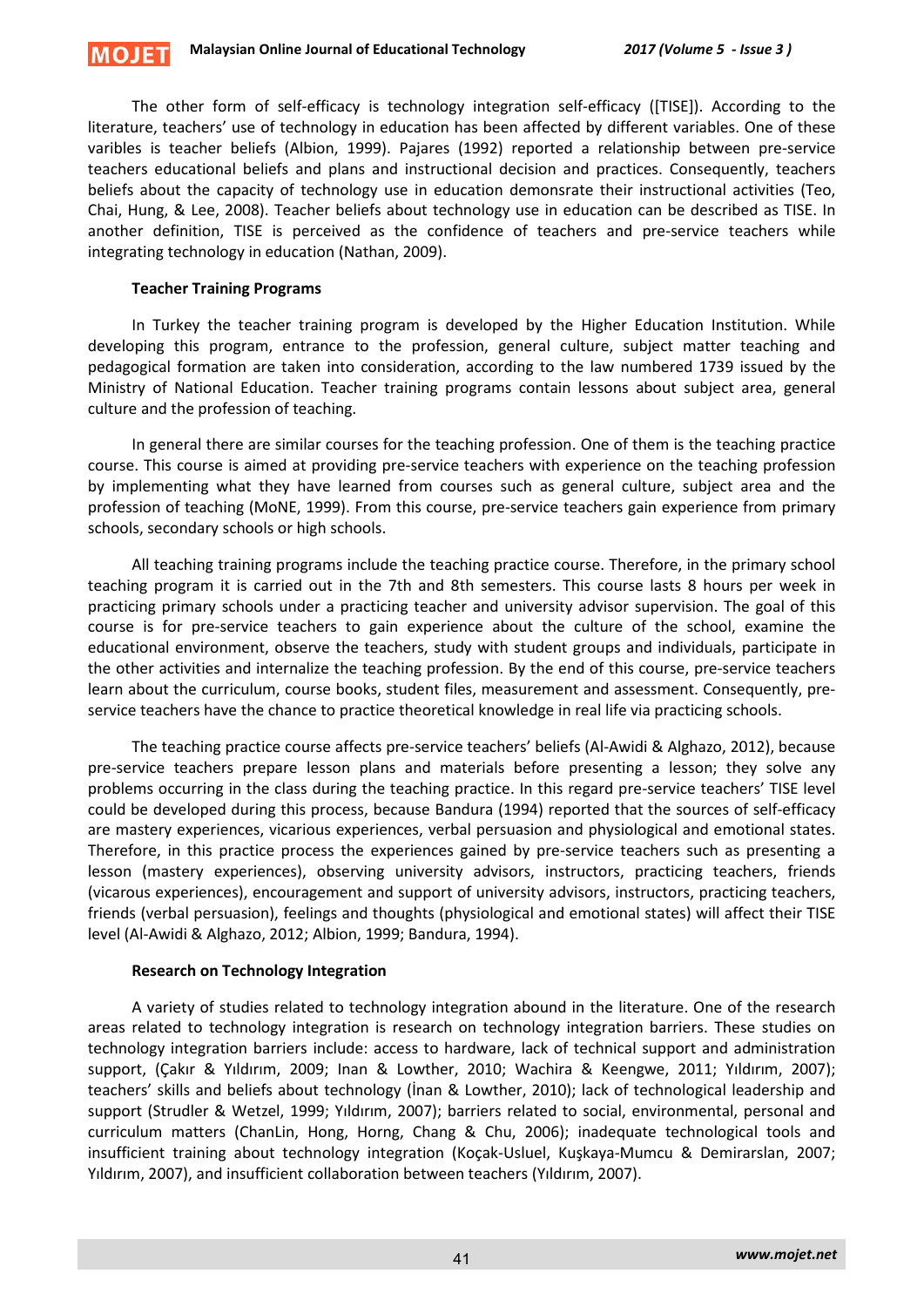#### **Malaysian Online Journal of Educational Technology** *2017 (Volume 5 - Issue 3 )* **MOJET**

The other research field of technology integration is about identifying technology integration efficiency. In these studies, technology integration practices were evaulated by pre-service teachers, teachers, and administrators. The studies show that teachers had positive views about technology integration (Göktaş, Yıldırım & Yıldırım, 2008); pre-service teachers had a positive attitude toward technology integration (Brush, Glazewski & Hew, 2008); there was a relationship between pedagogical beliefs and technology integration (Chen, 2008; Ertmer, Ottenbreit-Leftwich, Sadık, Şendurur & Şendurur, 2012; Hermans, Tondeur, Braak, & Valcke, 2008; Kim, Kim, Lee, Spector, & DeMeester, 2013; Liu, 2011) in these studies.

On the other hand, there are few studies on developing teachers' or pre-service teachers' beliefs about technology integration after a course or training program (Al-Awidi & Alghazo, 2012; Brinkerhoff, 2006; Kopcha, 2012; Uslu & Bümen, 2012; Wang, Ertmer, & Newby, 2004). Therefore, in Turkey, further studies are needed aimed at evaluating the effect of teaching pratice course on pre-service teachers' TISE level. In particular, it is necessary to examine pre-service teachers' development of beliefs about technology integration. In the technology integration literature research on TISE has not sufficiently concentrated on pre-service teachers' TISE level after the teaching practicing course. In this context, the problem of this research is "What is the effect of the teaching practice course on pre-service classroom teachers' TISE level?".

# **The Aim of the Study**

The aim of this study is to examine the effect of the teaching practice course on pre-service elementary teachers' TISE level. The questions in the current study which we aim to answer are:

- 1. Is there a significant difference between the TISE level of pre-service elementary teachers before and after the student teaching experience?
- 2. What are the sources of pre-service elementary teachers' TISE level?

#### **Significance of the Study**

Projects have been carried out on technology integration into the curriculum all over the world. In this regard, different ICT tools such as hardware (computer, laptop, tablet PC, smart board, internet connection etc.), software and access to these technologies are provided, inservice teachers training programs are carried out and also to equip pre-service teachers with the necessary skills for technology use in education teacher training programs are updated (Lawless & Pellegrino, 2007). These projects are expected to be useful and increase the quality of education. The success of these projects depends on many factors. Teacher training programs are one of them. Therefore pre-service teachers should be equipped with technology integration skills and belief in using them. In this research pre-service teachers' development of TISE will be revealed. In other words, we will examine how pre-service teachers' beliefs are developed while integrating technology by using the necessary knowledge of general culture, special field and teaching profession. Through this research the effect of teacher training programs on pre-service teachers' TISE level will be evaluated. In addition, the success of technology integration projects will be predicted.

# **METHOD**

# **Research Design**

In this study both qualitative and quantitative research methods were used in order to answer research questions. "Mixed-methods research involves the use of both quantitative and qualitative methods in a single study. The use of both methods provides a more complete understanding of research problems than does the use of either approach alone" (Fraenkel, Wallen, & Hyun, 2012, p. 557). Among mixed method designs, the convergent mixed methods approach was used in this study. The purpose of convergent mixed methods design is to collect quantitative and qualitative data, analyze data and interpret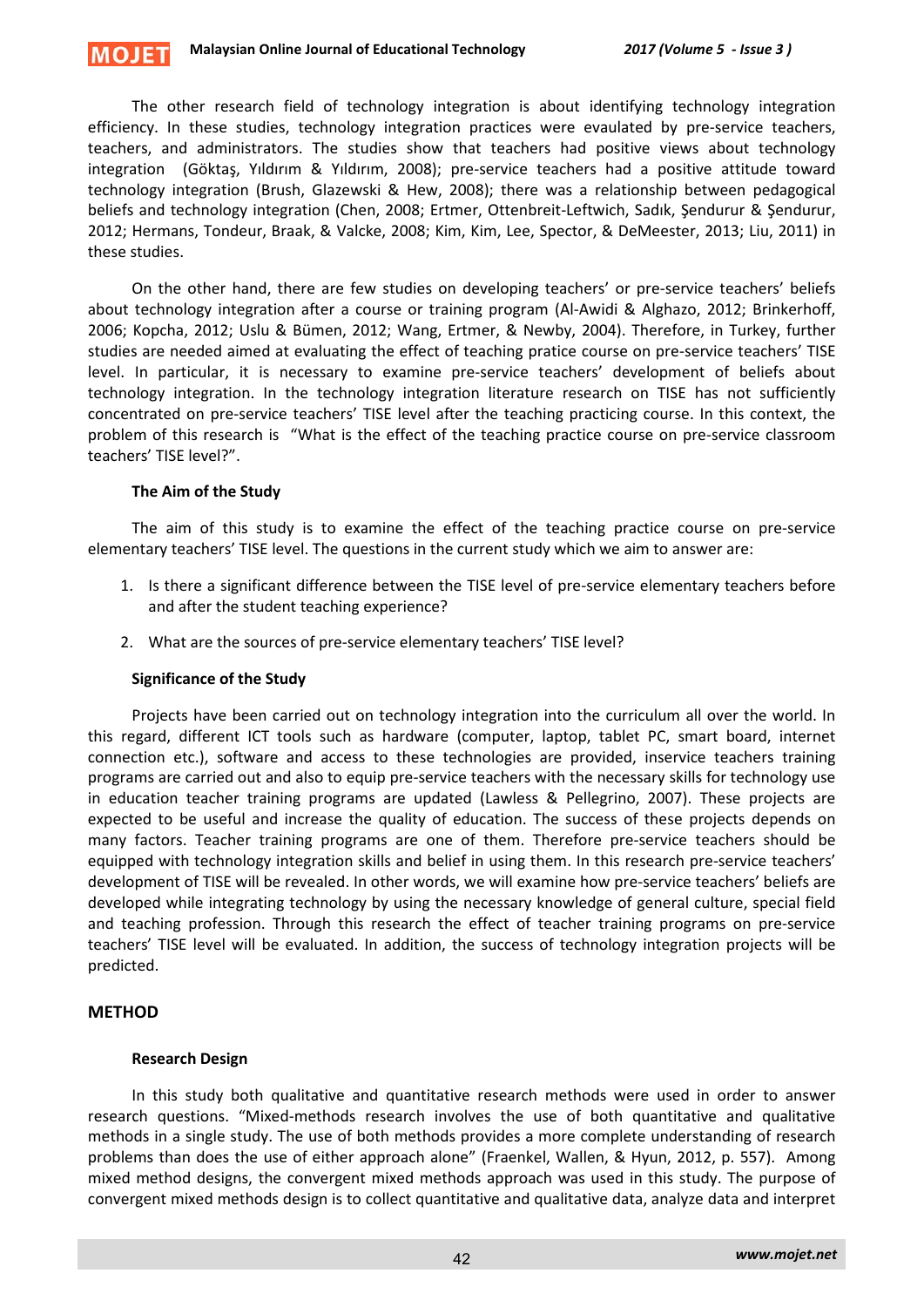

data. In this method, collecting two different datasets has the strengths of both quantitive and qualitive methods. Therefore data gathered from different sources will be interpreted and compared together (Creswell & Plano-Clark, 2007).

For the quantative part of the study, TISE Scale was conducted in pre-service classroom teachers before and after the teaching practicing course. For the qualitative part of the study, after the teaching practicing course semi-structured interviews were conducted with pre-service elementary teachers. The semi-structured interviews aimed at determining pre-service elementary teachers' development sources of TISE. Therefore in the interview form open ended questions were prepared based on Bandura's (1994) view about the sources of self-efficacy, namely mastery experiences, vicarious experiences, verbal persuasion and physiological and emotional states. With these quantative and qualitative methods we aimed at examining pre-service elementary teachers' sources of TISE during the teaching practice course.

### **Participants**

The participants of this research were 43 pre-service elementary teachers at a state university in Turkey. These pre-service classroom teachers filled in the TISE scale before and after the teaching practice course. On the other hand, semi-structured interviews were carried out with 13 voluntary pre-service elementary teachers about the sources of TISE.

### **Data Collecting Tools**

To collect quantative data, the TISE scale was used. The scale was developed by Wang, Ertmer, and Newby (2004) and adapted into Turkish culture by Ünal (2013). The TISE scale has 19 items in Turkish. The scale used a five-point Likert Scale ranging from 5 (strongly agree) to 1 (strongly disagree). Higher scores in the TISE scale mean that a pre-service elementary teacher has a higher TISE level. In this research Cronbach alpha value which indicates the reliability of the scale was estimated as .90 in the pre-test and .87 in the posttest.

To collect qualitative data, a semi-structured interview form was prepared. The questions were related to the sources of TISE and were based on Bandura's views on sources of self-efficacy namely mastery experiences, vicarious experiences, social persuasion and physiological and emotional states (Al-Awidi & Alghazo, 2012; Bandura, 1994). These questions were:

- 1. Which personal experiences affected your beliefs to integrate technology in your class?
- 2. Who affected your beliefs about integrating technology in your class?
- 3. How did people encourage you to use technology in your class?
- 4. How do you feel while integrating technology in your class?

# **Data Analysis**

The data gathered from the TISE scale were analyzed using SPSS 18.0. To examine pre-service elementary teachers change of TISE level before and after teaching practice the paired sample *t*-test was used.

In the qualitative part of the study, data were collected about the sources of TISE. Therefore all interviews were recorded and then transcribed. The interviews were analyzed based on the sources of selfefficacy stated by Bandura. According to Marshall and Rossman (2011), data reduction and data interpretation are the purpose of data analysis in qualitative research. Researchers reduce data by seperating collected data into manageable sections and make sense of participants' views and actions before interpreting data. Creswell (2013) stated that qualitative analysis is an inductive process. Therefore researchers are able to obtain codes and themes from collected data.

In this research, first of all interviews were reviewed and transcribed. Then the transcribed data were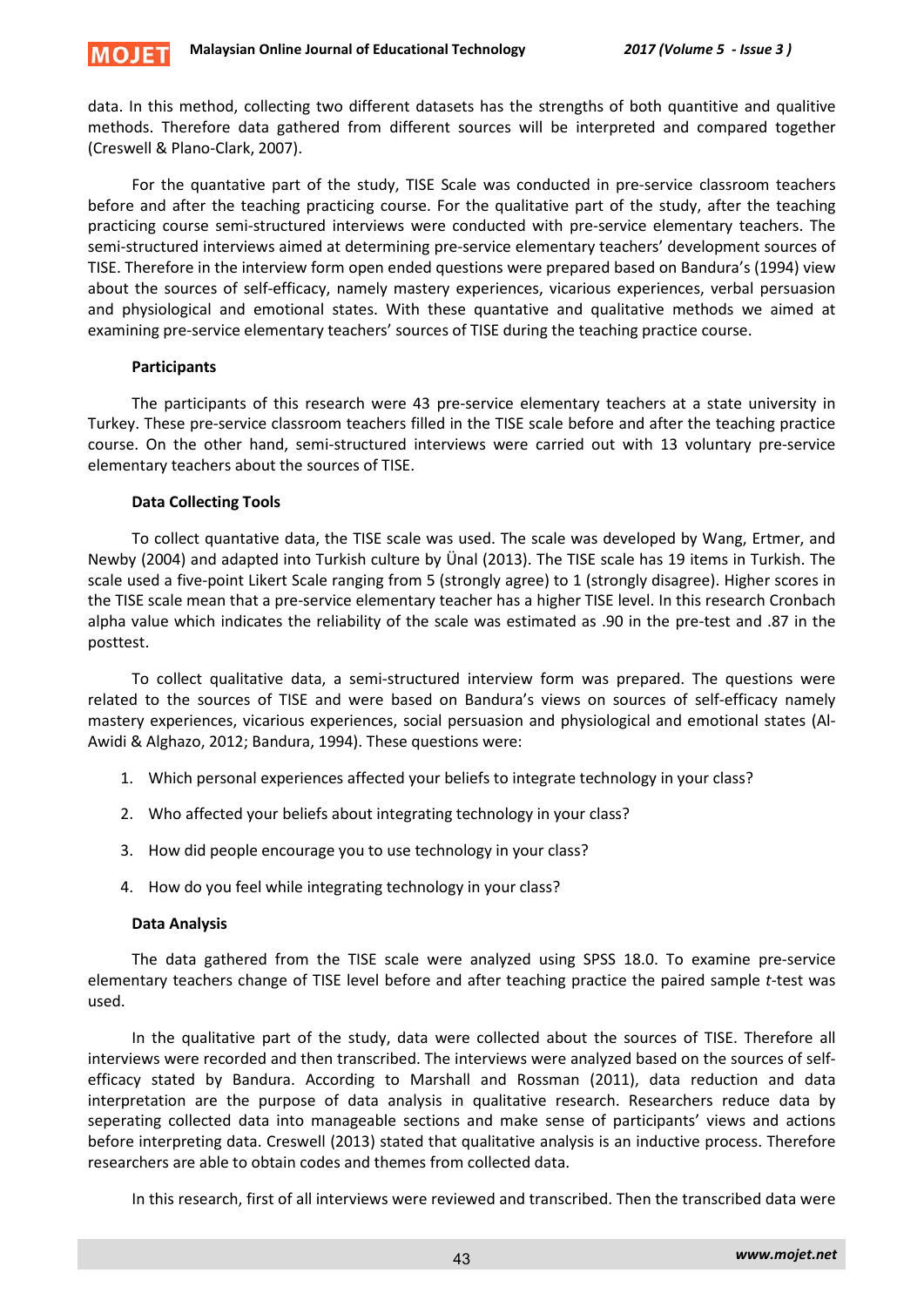

read. While reading the data, two researchers took theoretical and thematic notes on the basis of word, sentence or paragraph. After that a code list was generated and these codes were categorized according to Bandura's view about the sources of self-efficacy, namely mastery experiences, vicarious experiences, social persuasion and psychological and emotional states. The two researchers' analysis results were compared and agreement or disagreement on the results were determined and a resolution was then made. To ensure the reliability of data analysis, the [Agreement / (Agreement + Disagreement) x 100] formula was used (Miles & Huberman, 1994) and the reliability of this analysis was calculated as 79%. According to Miles and Huberman (1994), the reliability of data analysis should be above 70%. Therefore the data analysis in this study was accepted as reliable.

# **RESULTS**

Question 1: Is there a significant difference between the TISE level of pre-service elementary teachers before and after the student teaching experience?

In order to determine if there was a significant difference between the TISE level of pre-service elementary teachers before and after the student teaching experience, the paired sample *t*-test was conducted and the results are shown in Table 1.

### **Table 1. Paired Samples t-Test Results for TISE level**

| Variable    | Pre-test |      | Post-test |      |         |       |
|-------------|----------|------|-----------|------|---------|-------|
|             | м        | SD   | м         | SD   |         | p     |
| <b>TISE</b> | 69.47    | 8.21 | 74.88     | 6.77 | $-3.72$ | .001* |

\**p* < .005

As seen in Table 1, the TISE level of pre-service elementary teachers increased during the teaching practice course (*t* (42)= -3.72, *p* < .005). The *p*-value was significant showing that there is a significant difference between the mean scores of TISE level before and after the teaching practice course. The means of the pre-test and post-test TISE scores were  $X = 69.47$  and  $X = 74.88$ .

Question 2: What are the sources of pre-service elementary teachers' TISE level?

Pre-service elementary teachers' sources of TISE were categorized according to Bandura's view. Therefore the main categories, sub-categories and frequencies of pre-service elementary teachers' sources of TISE in each category are presented in Table 2.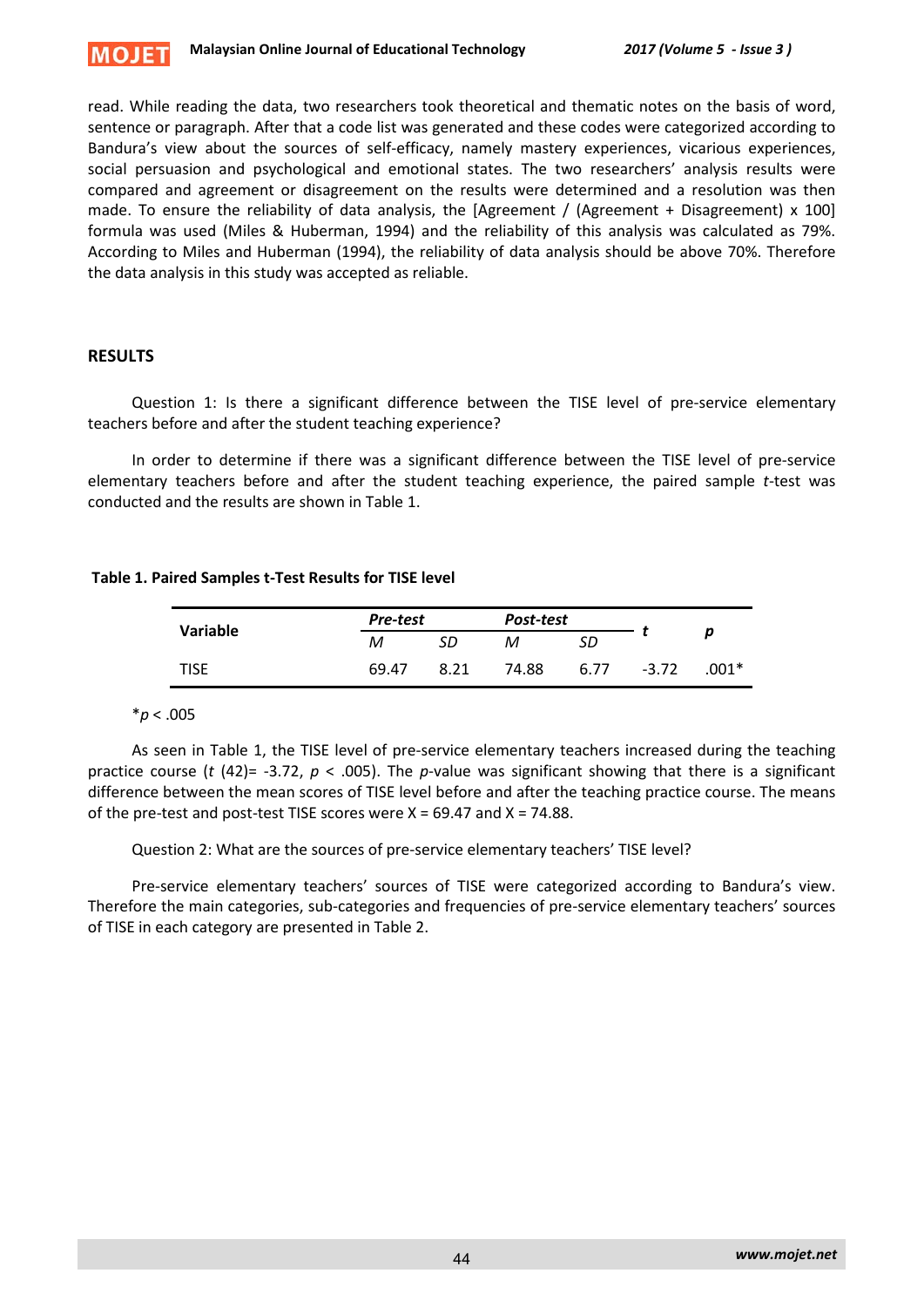

### **Table 2. Categories and Sub-Categories of Pre-Service Elementary Teachers' Sources of TISE**

| Category/Subcategory                      |              |
|-------------------------------------------|--------------|
| <b>Mastery Experiences</b>                | 18           |
| Microteaching practices                   | 7            |
| Teaching activities in practice school    | 8            |
| Activities at university                  | 3            |
| <b>Vicarious Experiences</b>              | 14           |
| <b>Teacher educators</b>                  | 5            |
| Practice teacher in school                | 5            |
| <b>Friends</b>                            | 4            |
| Social Persuasion                         | 9            |
| Teacher educators                         | 5            |
| Family                                    | 3            |
| Practice teachers in school               | $\mathbf{1}$ |
| Psychological and Emotional States        | 14           |
| Happiness/ positive/ Emotional relief     | 9            |
| Anxiety/the difficulties of class control | 5            |

### **Mastery Experiences**

As seen in Table 2, the most effective sources of pre-service elementary teachers' TISE were mastery experiences (f = 18). Bandura (1994) stated that the most effective way for a strong self-efficacy belief is mastery experience. Therefore, in the context of pre-service elementary teachers, the TISE level was mostly affected by their personal experiences such as micro-teaching at university, teaching activities conducted in the practice school and other activities in university.

In addition, Bandura (1994) implies that an individual's successes as a result of his or her interaction with the environment led to enhanced self-efficacy. According to Pajares (2002), individuals are involved in various tasks and activities in their routine life. They make interpretations based on the results of their behaviors and form a belief of "self" in terms of their efficacy. In their subsequent actions individuals act in accordance with previously developed beliefs (Pajares, 2002). Against this background, one of the sources of TISE, mastery experiences, is explored in this study in order to clarify the following question: "What kind of personal experiences affected pre-service primary school teachers' TISE development"? Based on the interview results, the majority of the pre-service primary school teachers (n = 8) indicated that technology integration efforts during school experiences are the most effective factor which contributed to their TISE development. Some students ( $n = 7$ ) indicated that micro-teaching practices they experienced in their university had an effect on their TISE development, while others indicated that other practices they experienced in university affected their TISE development. For instance, a teacher candidate discussed the contribution of school experiences as follows:

"I have tried to improve myself by using various technologies which were demonstrated in the microteaching courses I took at my university. In addition, before starting the teaching experience, based on my observations, I realized that students liked technology-supported instruction. For this reason, I tried to use technology in my lessons."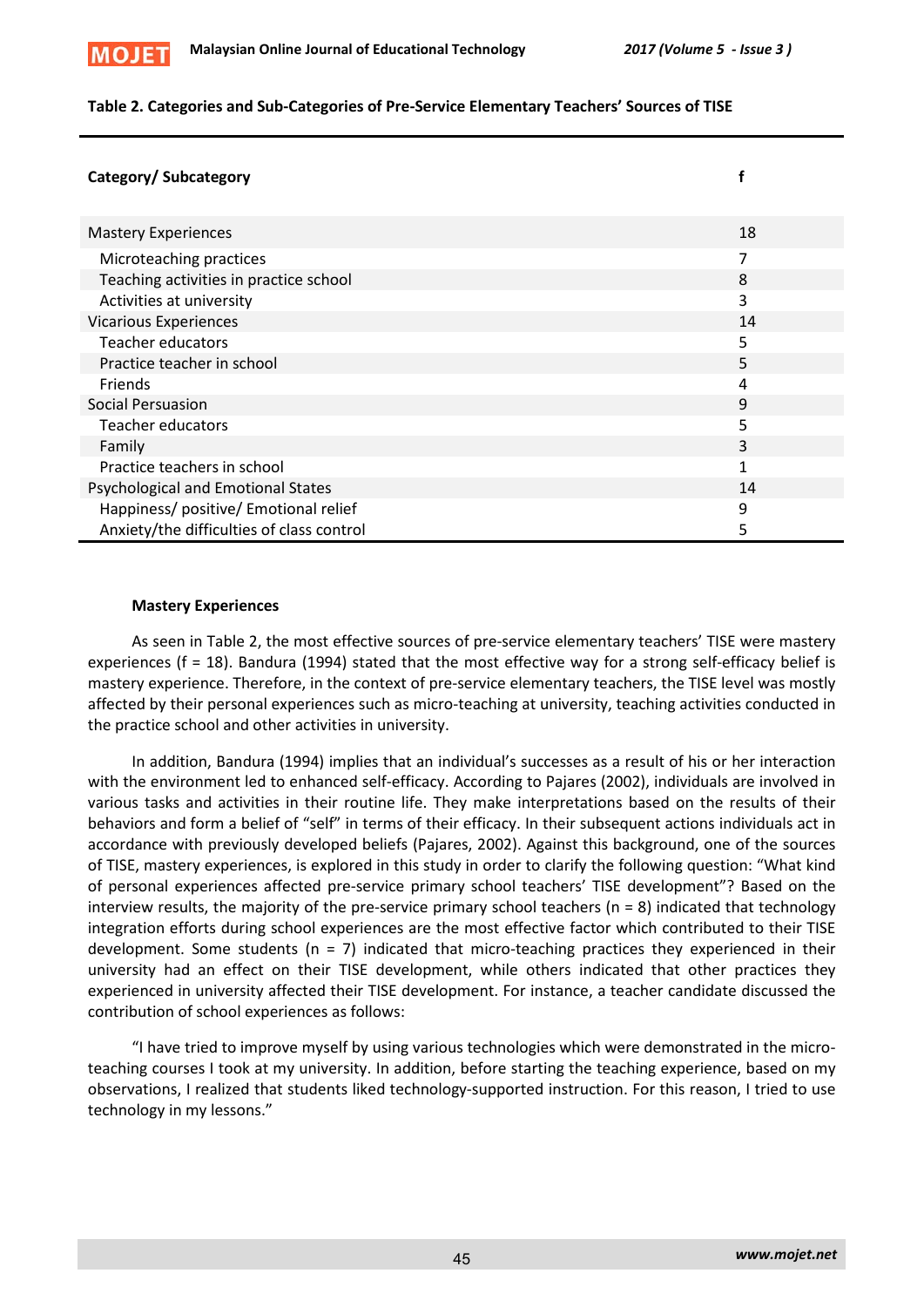Another teacher candidate stated his/her opinions as follows:

"While I was teaching children to tell the time, using the clock application became effective. Students were engaging in the course. However, when I drew the clock on the blackboard, I didn't see the students actively participating in the lesson. After seeing this, I decided that the use of technology is beneficial."

Regarding the contribution of micro-teaching that pre-service teachers experience in their university, one pre-service teacher said:

"The micro–teaching practices that we experienced in our university supported my usage of technology in my teaching experiences. It supported my teaching, resulting in effective teaching."

In terms of other experiences about technology usage, one pre-service teacher said: "I made different presentations in the courses that I took at my university. During these presentations, I made use of computers, which made my work easier."

Interviews revealed that the mastery experiences of pre-service teachers contributed to their TISE development. The teacher candidates plan their teaching on a weekly basis by using their observations about the teaching activities they have witnessed. Thus, the teacher candidates gain experience leading to improvements in their TISE. Likewise, the pre-service teachers obtain skills in terms of technology usage in their micro-teaching experiences which contributed significantly to their TISE development. As a result, these findings are consistent with Bandura's (1994) view about self-efficacy development: "The most effective way of creating a strong sense of efficacy is through mastery experiences".

# **Vicarious Experiences**

Another source affecting individuals' self-efficacy development is vicarious experience. Students develop a belief of self-efficacy by observing and modeling other people's behaviors. If individuals do not have any particular experiences about the related task or the activity, they regard other successful people as "models". The successful outcomes and actions modeled thorough other behaviors affect the development of the student's self- efficacy (Bandura, 1994; Pajares, 2002). Seeing successful people with similar characteristics promotes the observer's belief that the observer has the same capability to achieve a specific goal. In the same manner, seeing other peoples' failure decreased the observer's perception of his or her efficacy. The degree of the perceived similarity to the model being observed has a serious impact on perceived self-efficacy. In this context, as one of the sources of TISE, vicarious experience is investigated based on the following main question: Who affected your technology use in your teaching activities? The teacher candidates reported that the most influential factor affecting TISE beliefs stems from modeling the instructors of their universities and the mentors of their practice schools ( $n = 5$ ) and then modeling their peers who apply in the same practice schools ( $n = 4$ ). Regarding the TISE beliefs that were developed through modeling the instructors of the pre-service teachers who work in their university, one student reported:

"The instructors who used technology in classroom encouraged me to utilize technology in my teaching activities. My instructors told me how to use technology in an efficient manner, such as the pros and cons of a specific technology. Therefore, I used technology since I believed that technology would be beneficial for my students."

In a similar way, another pre-service teacher said:

"In the math class, the instructor told us how to use the Geogebra program and computer-assisted mathematics instruction. Thereby, he provided me with the ability to use the technology effectively."

Regarding the source of vicarious experiences of TISE development related to the mentors in practice schools, one of the pre-service teachers said: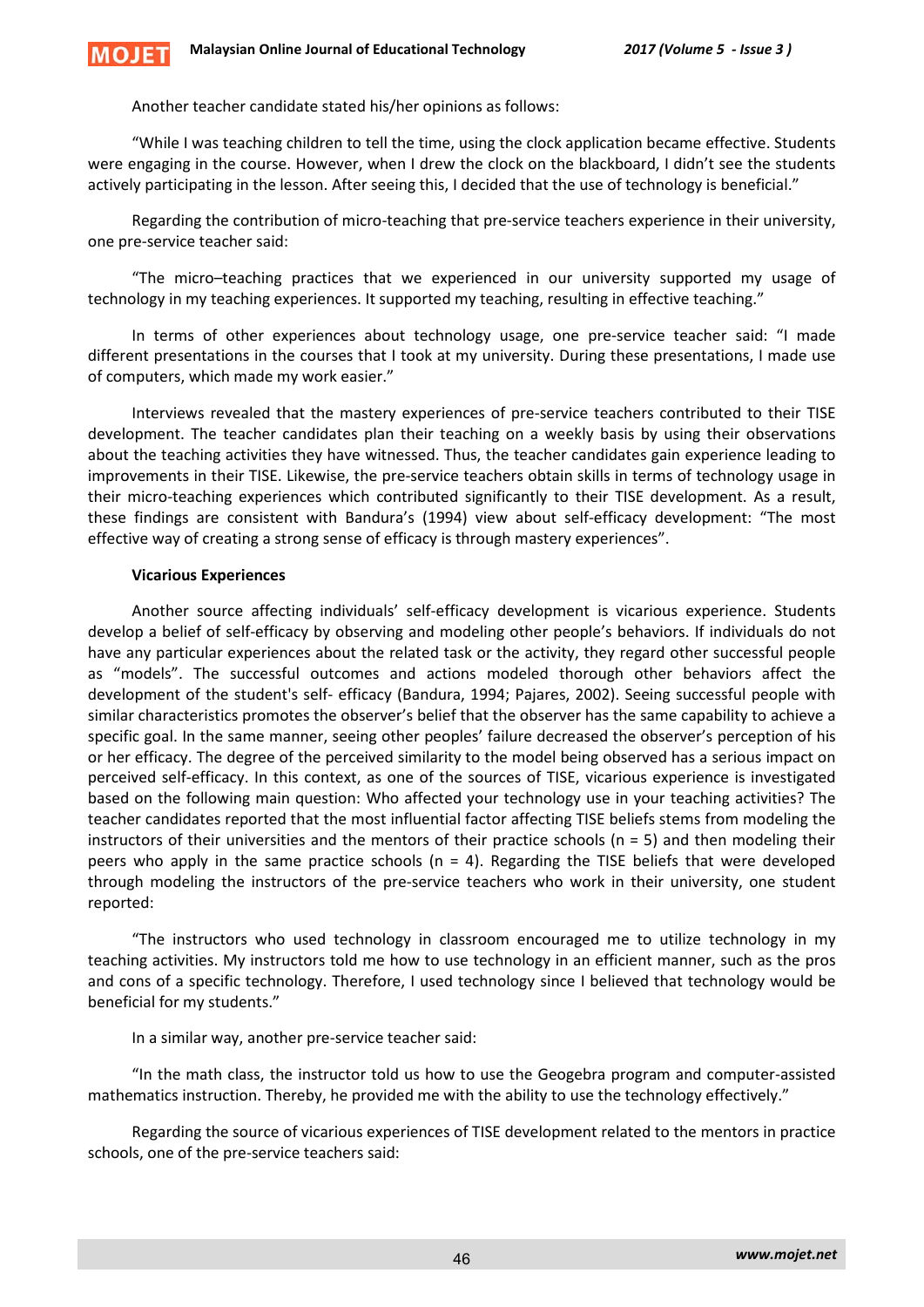"My mentor in the practice school made students watch a video in the lessons and he asked questions about what the students had learnt. He projected the course book he used on to the blackboard."

Another pre-service teacher reported:

MOIF

"My mentor in the practice school fully utilized technology in his lessons. He tried to find related videos from the internet, making students watch the videos that he recorded himself. As a result, all the students understood the lesson. This kind of technology usage seriously affected me. Thus I learnt how I could teach with the help of technology."

In addition, one pre-service teacher indicated that they obtained various experiences by modeling their peers. For example, one of the pre-service teachers stated her beliefs as follows: "A friend of mine was teaching phonics. She was making students listen to the song that she prepared by using the technology."

When pre-service teachers' views are analyzed, it could be said that they built their TISE beliefs by modeling other people in their environment, because, in situations when individuals regard themselves as incompetent, they observe models who they think are more competent. In this way, it could be postulated that pre-service teachers develop TISE beliefs vicariously (Pajares, 2002). When pre-service teachers see that other people are capable of using technology in their teaching activities, they realize that they are also capable of utilizing that technology for their teaching activities.

#### **Social Persuasion**

Social persuasion is also regarded as an important source of self-efficacy development. If individuals are convinced verbally that they have the ability to perform a given task, their self-efficacy beliefs are promoted and they are more likely to exert extra effort to achieve a specific goal (Bandura, 1994). Preservice teachers' views about social persuasion were explored based on the following question: "How did the people around you encourage you to use technology in lessons?"

 According to the views of pre-service teachers, the social persuasions of their instructors at their university were the most influential factor in contributing to their TISE development (n = 5). Then the social persuasions of their families contributed to their TISE development (n = 3). Finally, pre-service teachers reported that the social persuasions of their mentors in practice schools contributed to their TISE development (n = 1). Regarding the persuasions and encouragements of their instructors, one pre-service teacher reported:

"My instructors at university gave special attention to technology. For example, one of my instructors said that using an animated car instead of a toy would be more effective. When I tried this, I realized that my teaching was more effective."

Regarding family encouragement and persuasion, one pre-service teacher said:

"My father uses technology very effectively. He uses computers, tablets and cell phones very well. This affected me. In addition, he has the belief that: if you are going to be a teacher you should have knowledge about this which made me be ambitious."

It could be argued that the TISE beliefs of pre-service teachers are slightly affected by the social persuasions of their environment. In this regard, it was found that family and instructor support in terms of social persuasion contributed positively to pre-service teachers' TISE development.

#### **Psychological and Emotional States**

Psychological and Emotional States are another source of self-efficacy. Emotional states such as anxiety, stress and moods affect individuals' beliefs about their capabilities to achieve a certain task (Bandura, 1994). The effect of psychological and emotional states on pre-service teachers' TISE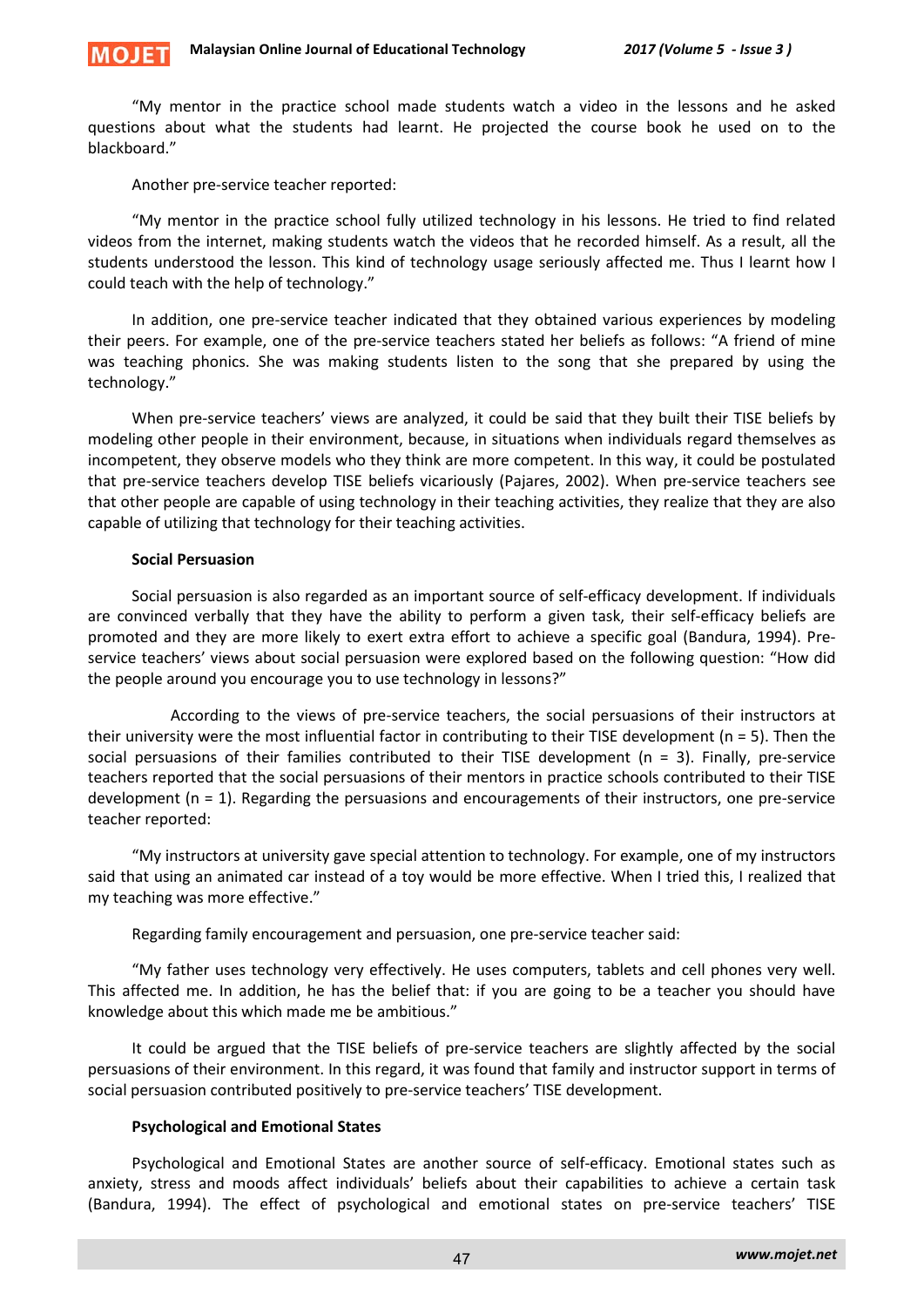

development was explored based on the following questions: How did you feel while you are using technology in your class? What kind of positive and/or negative emotions did you experience? How did these emotions affect your technology use? The majority of the pre-service teachers reported that they were in a positive emotional state (n = 9), while some of them said they were in a negative emotional state (n = 6). One of pre-service teachers who was in a positive emotional state reported: "Technology appeals to many senses. For this reason, it is logical for me to conduct technology-supported lessons which also give me pleasure."

Likewise, another pre-service teacher said:

"Since technology captures my students' attention very well, I feel calm myself. Since all of my students are engaged in listening to the lesson, I feel calm myself. As a result I become happy."

Regarding negative emotional state, one of pre-service teachers reported his anxiety:

"When I use technology, I sometimes feel anxious. For example, if I cannot project the presentation at the blackboard, or if similar problems occur, I feel tense because, at such times, I believe that I will fall behind the lesson plan."

 In sum, individuals' experiences of emotional states while they are performing a certain task can affect their self-efficacy about that task in a positive or negative manner (Bandura, 1994). The pre-service teachers' emotional states affect their belief of TISE. For example, pre-service teachers who possessed positive emotional states are more likely to use technology in their class than other pre-service teachers who possess negative emotions. A pre-service teacher who has negative emotional state about using technology is less likely to use technology in his/her class.

# **DISCUSSION AND CONCLUSION**

This study explored the effect of the teaching practice course on pre-service elementary school teachers' TISE level. This research was designed as a mixed method study. For the quantitive part of the study, pre-service elementary teachers filled in the TISE scale before and after their teaching practice course. Quantitive data indicated that, pre-service elementary teachers' TISE level increased from the pretest to the post-test. Furthermore, semi-structured interviews were conducted with 13 pre-service elenentary teachers to examine the sources of their TISE. The semi-structured interview form was prepared in accordance with Bandura's view about sources of self-efficacy, namely mastery experiences, vicarious experience, social persuasion and psychological and emotional states. Qualitative data showed that all sources were effective on pre-service elementary school teachers' TISE and mastery experiences was the most effective one.

Similar findings related to effect of the field experiences and professional development programs on pre-service teachers' beliefs have been reported in the literature. Hoy and Spero (2005) found that preservice teachers' teaching self-efficacy increased during the teaching practice course; Gao, Xiang, Chen, and McBride (2013) noted that teaching experience increased pre-service physical education teachers' teaching self-efficacy; Kopcha and Alger (2011) reported that pre-service teachers' teaching self-efficacy increased after a technology supported curriculum during field experience; Flores (2015) found that a field based science method course influenced pre-service teachers' teaching self-efficacy level. Şimşek (2008) designed a technology integration program for pre-service teachers and found that pre-service teachers' attitudes towards technology were positive and enhanced. Wang, Ertmer, and Newby (2004) stated that vicarious experiences and goal setting increased pre-service teachers' TISE level while Al-Awidi and Alghazo (2012) also found that the teaching experience course increased pre-service teachers' TISE level.

In this study, the results showed that pre-service elementary teachers' TISE level increased after their teaching practice course. The course enabled them to gain some experience in technology integration and these affected their beliefs about integrating technology. The experiences which pre-service teachers gained by themselves, in particular, greatly affected their TISE development. Their experiences of micro-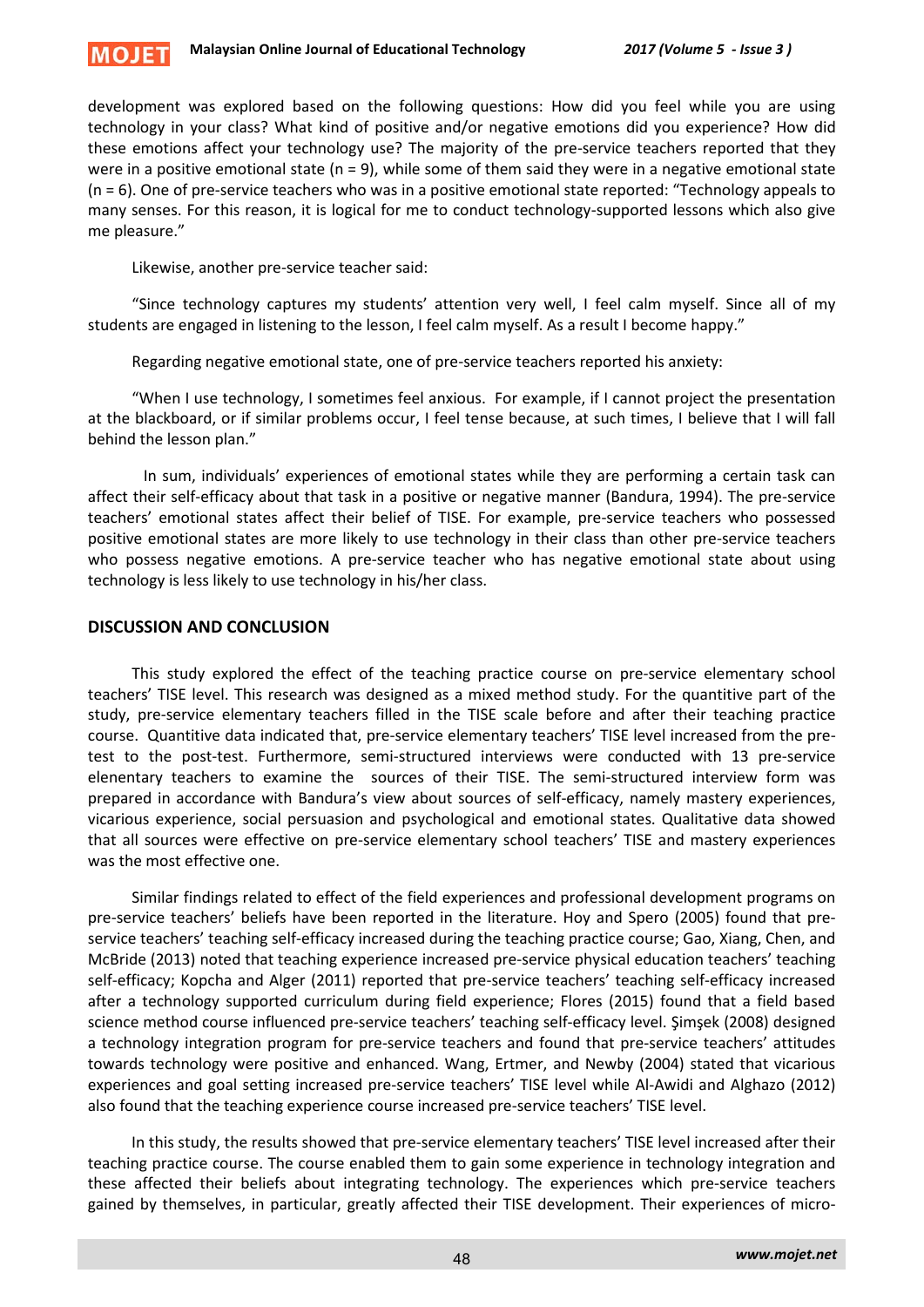

teaching at university, teaching activities in their practice school and other activities in university influenced their TISE level. This study found that mastery experiences, as Bandura (1994) stated, are the most effective way to gain self-efficacy.

The other source of TISE is vicarious experience. So, in this context, pre-service elementary teachers observed different people for technology integration such as instructors at university, practice school advisors and peers. By observing these people technology integration practices, they increased their TISE level.

Verbal persuasion and psychological and emotional states affected pre-service elementary teachers' TISE development. In this study, verbal persuasion by practicing school teachers was shown to have a serious effect on pre-service elementary teachers' TISE development, because encouragement and support about integrating technology into education from practicing school teachers could help develop pre-service elementary teachers' beliefs. Also, people such as instructors at university, peers and others should support and give feedback to pre-service elementary teachers about technology integration. In this way their TISE level could be increased. On the other hand, pre-service elementary teachers' feelings influenced their TISE development, because their positive feelings could influence their technology integration in a positive way. Likewise, negative feelings could influence their technology integration in a negative way.

### **LIMITATIONS AND SUGGESTIONS**

Technology integration is affected by different barriers. Ertmer (1999) and Hew and Brush (2007) stated that teachers' self-efficacy belief about technology integration is one of these barriers. For successful technology integration, these barriers should be eliminated. In this regard, the teaching practice course is seen as important because pre-service teachers have the chance to practice what they have learned about the subject area, general culture and profession of teaching in a real learning environment. In the real environment, pre-service teachers interact with practicing school teachers, instructors at university, and their peers. Therefore pre-service teachers' technology integrated teaching plans and activities in lessons should be examined and observed seriously by practicing schools and instructors so that students get feedback and advice about technology integration practices. Since pre-service teachers' TISE level could be influenced positively, they should take as their models instructors, teachers, peers and other people around them who integrate technology into education successfully. These people should encourage pre-service teachers to use technology so that pre-service teachers can integrate technology into education in the future.

Finally, there are some limitations in this study. Firstly, this study was conducted with only 43 preservice elementary teachers. It could be conducted with more pre-service teachers from different departments in future studies. Secondly, this study is limited because it only used data gathered from the TISE scale and the semi structured interview form. Future studies using observation and document analysis may reveal pre-service teachers' TISE level in more detail.

# **REFERENCES**

- Al-Awidi, H. M., & Alghazo, I. M. (2012). The effect of student teaching experience on pre-service elementary teachers' self-efficacy beliefs for technology integration in the UAE. *Educational Technology Research and Development, 60*(5), 923-941. doi: 10.1007/s11423-012-9239-4
- AECT Definition and Terminology Committee. (2008). Definition. In A. Januszewski & M. Molenda (Eds.), *Educational technology: A definition with commentary.* New York, Lawrence: Erlbaum.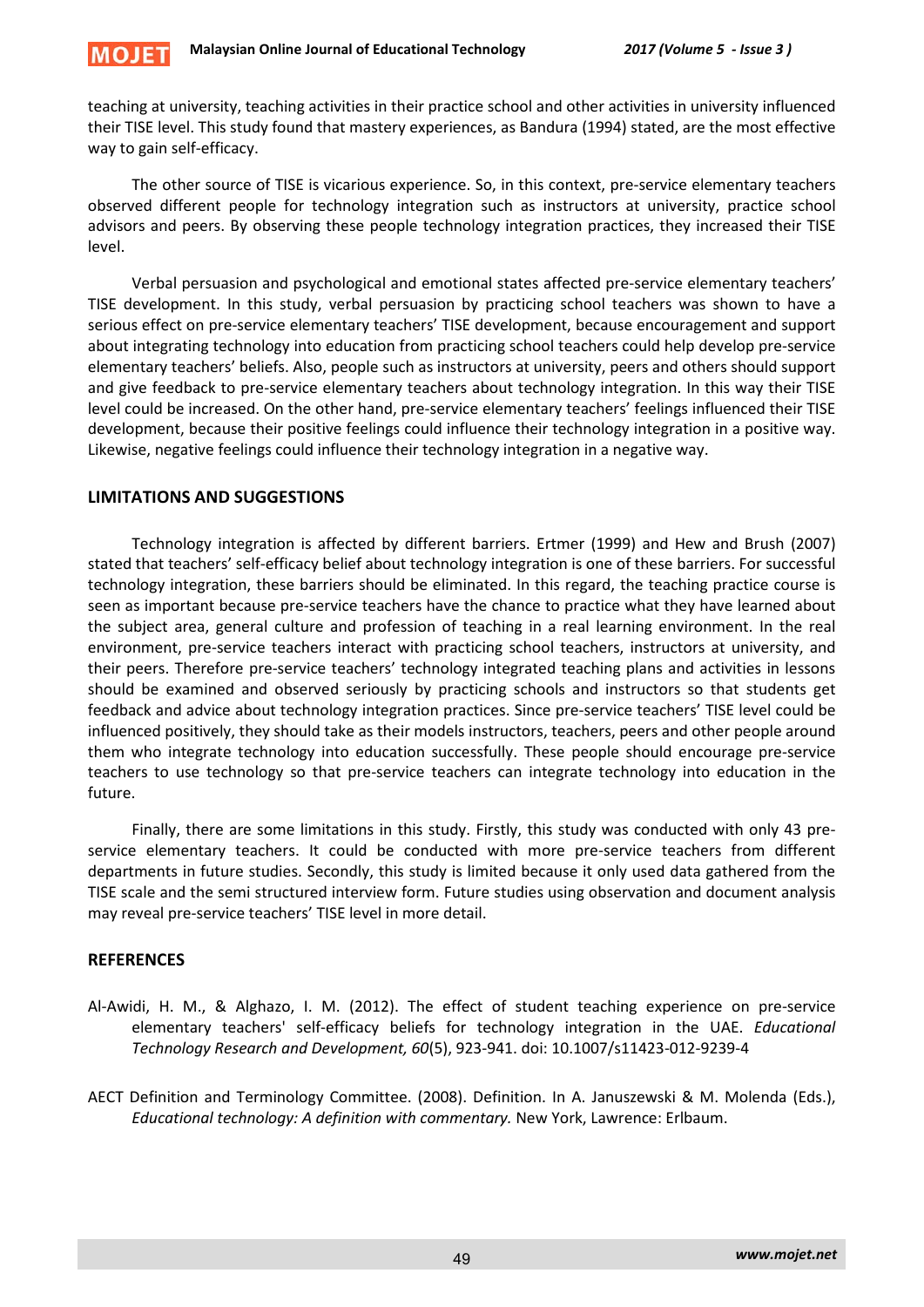

- Albion, P. (1999). Self-efficacy beliefs as an indicator of teachers' preparedness for teaching with technology. In *Proceedings of the 10th International Conference of the Society for Information Technology & Teacher Education (SITE 1999)* (pp. 1602-1608). Association for the Advancement of Computing in Education (AACE).
- Ashton, P. T. (1984). Teacher efficacy: A motivational paradigm for effective teacher education. *Journal of Teacher Education, 35*(5)*,* 28-32. doi: 10.1177/002248718403500507
- Bandura, A. (1977). Self-efficacy: Toward a unifying theory of behavioral change. *Psychological Review, 84,*  191-215. doi: 10.1016/0146-6402(78)90002-4
- Bandura, A. (1994). *Self-efficacy.* In V. S*.* Ramachaudran (Ed.), *Encyclopedia of human behavior* (Vol. 4, pp. 71-81). New York, NY: Academic Press. (Reprinted in H. Friedman [Ed.], Encyclopedia of mental health. San Diego: Academic Press. (1998))
- Brush, T., Glazewski, K. D., & Hew, K. F. (2008). Development of an instrument to measure pre-service teachers' technology skills, technology beliefs, and technology barriers. *Computers in the Schools, 25*(1-2)*,* 112-125. doi: 10.1080/07380560802157972
- ChanLin, L. J., Hong, J. C., Horng, J. S., Chang, S. H., & Chu, H. C. (2006) Factors influencing technology integration in teaching: A Taiwanese perspective. *Innovations in Education and Teaching International, 43*(1)*,* 57-68. doi: 10.1080/14703290500467467
- Chen, C. H. (2008). Why do teachers not practice what they believe regarding technology integration?. *The Journal of Educational Research, 102*(1)*,* 65-75. doi: 10.3200/JOER.102.1.65-75
- Creswell, J. W. (2013). *Qualitative inquiry and research design: Choosing among five approaches* (3rd ed.). Thousand Oaks, CA: Sage.
- Creswell, J. W., & Plano Clark, V. L. (2007). *Designing and conducting mixed methods research.* Thousand Oaks, CA: Sage.
- Cakir, R., & Yildirim, S. (2009). What do computer teachers think about the factors affecting technology integration in schools. *İlköğretim Online*, *8*(3), 952-964.
- Ertmer, P. A. (1999). Addressing first- and second-order barriers to change: Strategies for technology integration. *Educational Technology Research and Development, 47*(4)*,* 47-61. doi: 10.1007/BF02299597
- Ertmer, P. A., Ottenbreit-Leftwich, A. T., Sadık, O., Şendurur, E., & Şendurur, P. (2012). Teacher beliefs and technology integration practices: A critical relationship. *Computers & Education, 59*(2)*,* 423–435. doi:10.1016/j.compedu.2012.02.001
- Flores, I. M. (2015). Developing pre-service teachers' self-efficacy through field-based science teaching practice with elementary students. *Research in Higher Education, 27,* 1-19.
- Fraenkel, J., Wallen, N., & Hyun, (2012). *How to design and evaluate research in education.* New York, NY: McGraw-Hill.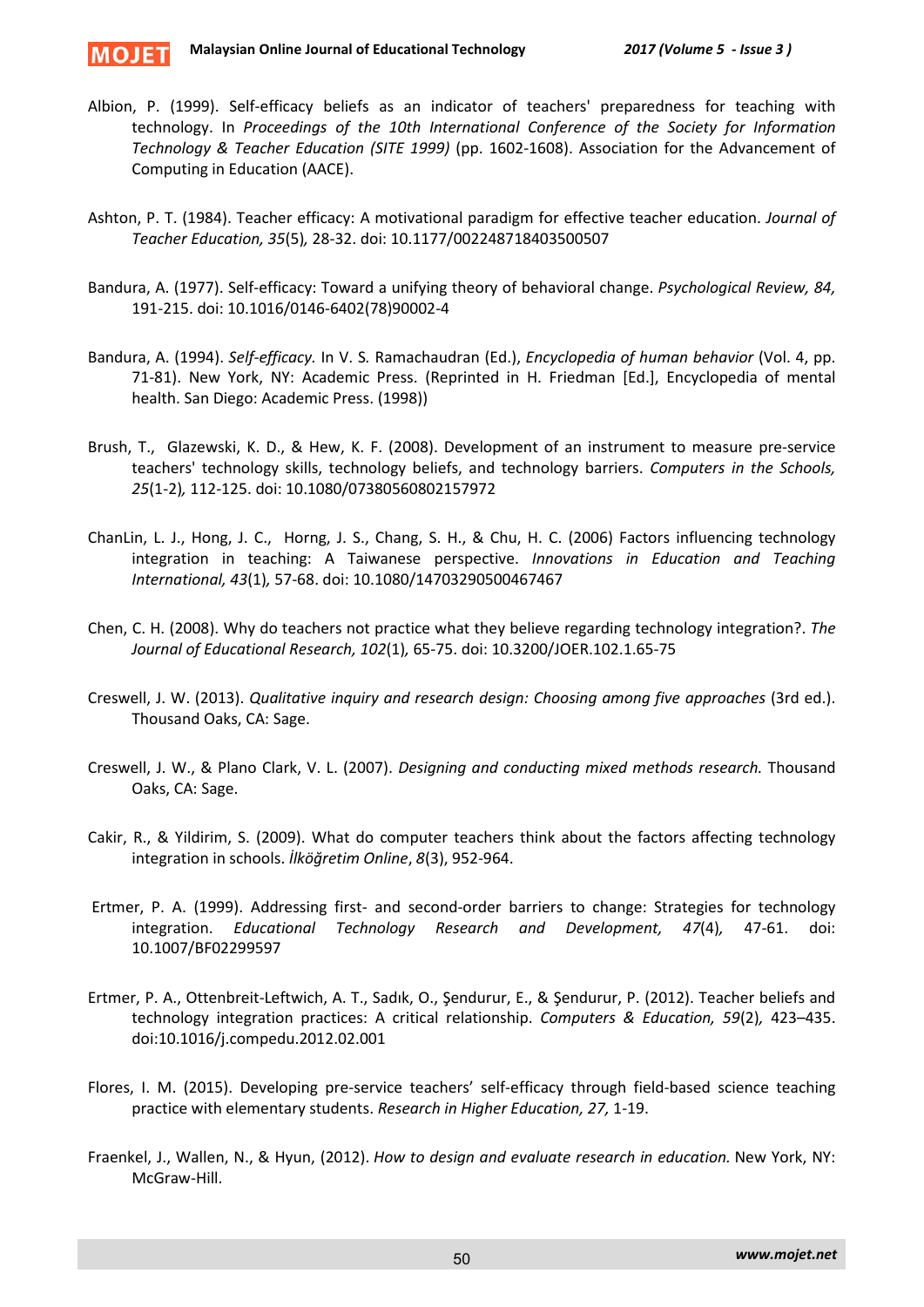

- Gao, Z., Xiang, P., Chen**, S.**, & McBride, R. (2013). The influence of student teaching on physical education student teachers' self-efficacy and outcome expectancy beliefs. *Teaching, Research, and Media in Kinesiology, 2,* 1-15*.*
- Gateway. (2004). *One-to-One laptop initiatives: Providing tools for 21st century learners*. Folsom, CA: Center for Digital Education.
- Göktaş, Y., Yıldırım, Z. & Yıldırım, S. (2008). The keys for ICT integration in K-12 education: Teachers' perceptions and usage. *Hacettepe University Journal of Education, 34,* 127-139.
- Hermans, R., Tondeur, J., Braak, J. V. & Valcke, M. (2008). The impact of primary school teachers' educational beliefs on the classroom use of computers. *Computers & Education, 51*(4)*,* 1499–1509. doi:10.1016/j.compedu.2008.02.001
- Hew, K., & Brush, T. (2007). Integrating technology into K-12 teaching and learning: Current knowledge gaps and recommendations for future research. *Education Technology Research and Development, 55*(3)*,* 223-252. doi: 10.1007/s11423-006-9022-5
- Hoy, A. W., & Spero, R. B. (2005). Changes in teacher efficacy during the early years of teaching: A comparison of four measures. *Teaching and teacher education, 21*(4)*,* 343-356. doi: 10.1016/j.tate.2005.01.007
- Inan, F. A., & Lowther, D. L. (2010). Factors affecting technology integration in K-12 classrooms: A path model. *Educational Technology Research and Development, 58*(2)*,* 137–154. doi: 10.1007/s11423- 009-9132-y
- Ingram, D., Willcutt, J., & Jordan, K. (2008). *Laptop initiative evaluation report*. University of Minnesota: Center for Applied Research and Educational Improvement.
- ISTE (International Society for Technology in Education) (2008). NETS for Teachers. Retrieved from <http://www.iste.org/standards/nets-for-teachers/nets-for-teachers-2008.aspx>
- Kim, C., Kim, M. K., Lee, C., Spector, J. M., & DeMeester, K. (2013). Teacher beliefs and technology integration. *Teaching and Teacher Education, 29,* 76-85. doi: 10.1016/j.tate.2012.08.005
- Kopcha, T. J. (2012). Teachers' perceptions of the barriers to technology integration and practices with technology under situated professional development. *Computers & Education, 59*(4)*,* 1109–1121. doi: 10.1016/j.compedu.2012.05.014
- Kopcha, T. J., & Alger, C. (2011). The impact of technology-enhanced student teacher supervision on student teacher knowledge, performance, and self-efficacy during the field experience. *Journal of Educational Computing Research, 45*(1)*,* 49-73. doi: 10.2190/EC.45.1.c
- Lawless, K. A., & Pellegrino, J. W. (2007). Professional development in integrating technology into teaching and learning: Knowns, unknowns, and ways to pursue better questions and answers. *Review of Educational Research, 77*(4)*,* 575-614. doi: 10.3102/0034654307309921
- Liu, S. H. (2011). Factors related to pedagogical beliefs of teachers and technology integration. *Computers & Education,* 56(4)*,* 1012–1022. doi:10.1016/j.compedu.2010.12.001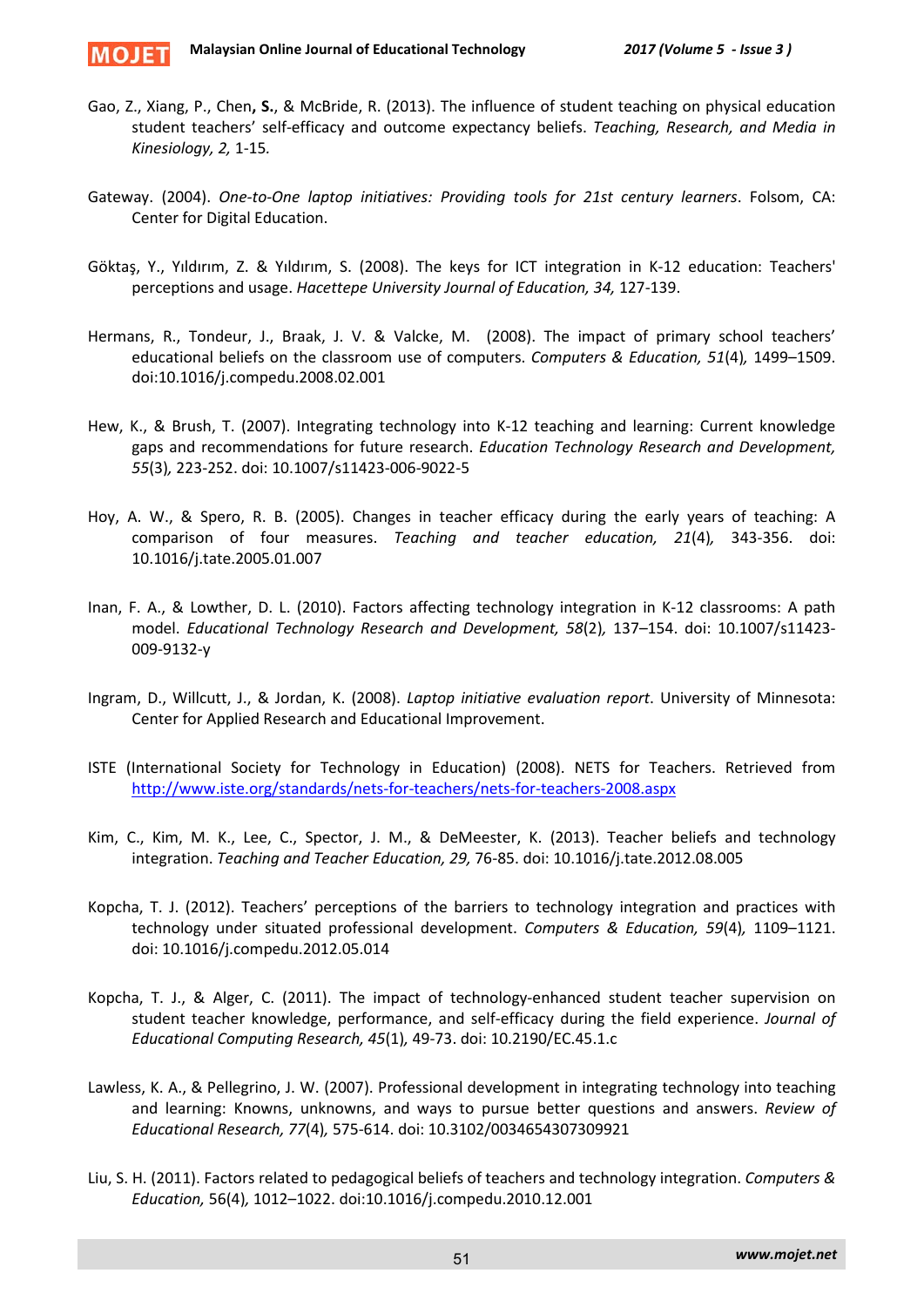

Marshall, C., & Rossman, G. B. (2011). *Designing qualitative research* (5th ed.). Thousand Oaks, CA: Sage.

- Miles, M. B., & Huberman, A. M. (1994). *Qualitative data analysis: An expanded sourcebook* (2nd ed.). Thousand Oaks, CA: SAGE.
- MoNE (1999). Öğretmen adaylarının Milli Eğitim Bakanlığına bağlı eğitim öğretim kurumlarında yapacakları öğretmenlik uygulamasına ilişkin yönerge [Guideline for teaching practice in schools at Ministry of National Education]. *Tebliğler Dergisi, 2493.*
- MoNE. (2008). *Öğretmenlik mesleği genel yeterlikleri [General competiencies about teaching profession]*. Ankara: Milli Eğitim Basımevi.

MoNE Fatih Project. (2013). Retrieved from<http://fatihprojesi.meb.gov.tr/tr/index.php>

- Nathan, E. J. (2009). *An examination of the relationship between pre-service teachers' level of technology ıntegration self-efficacy (TISE) and level of technological pedagogical content knowledge (TPACK).*  (Unpublished doctoral dissertation, University of Houston).
- Pajares, M. F. **(**1992). Teachers' beliefs and educational research: Cleaning up a messy construct. *Review of Educational Research, 62*(3)*,* 307-332. doi: 10.3102/00346543062003307
- Pajares, M. (1997). Current directions in self-efficacy research. *Advances in Motivation and Achievement, 10*(149)*,* 1-49.
- Pajares, F. (2002). *Overview of Social Cognitive Theory and of Self-Efficacy*. Retrieved from <http://www.emory.edu/EDUCATION/mfp/eff.html>
- Perkmen, S. (2008). *Factors that ınfluence pre-service teachers' technology ıntegration performance.* (Unpublished doctoral dissertation, Iowa State University).
- Reigeluth, C. M. (2003). Knowledge building for use of the internet in education. *Instructional Science, 31,* 341-346. doi: 10.1023/A:1024694228065
- The Korea Education and Research Information Service. (2012). White Paper on ICT in Education Korea. Retrieved from http://english.keris.or.kr/whitepaper/WhitePaper\_eng\_2014.pdf
- Singapore Ministry of Education. (2015). The fourth Masterplan for ICT in Education. Retrieved from https://ictconnection.moe.edu.sg/masterplan-4
- Strudler, N. B., & Wetzel, K. (1999). Lessons from exemplary colleges of education: Factors affecting technology integration in pre-service programs. *Educational Technology Research and Development, 47*(4)*,* 63-81. doi: 10.1007/BF02299598
- Şimşek, C. S. S. (2008). Students' attitudes towards integration of ICTs in a reading course: A case in Turkey. *Computers & Education, 51*(1), 200–211. doi: 10.1016/j.compedu.2007.05.002